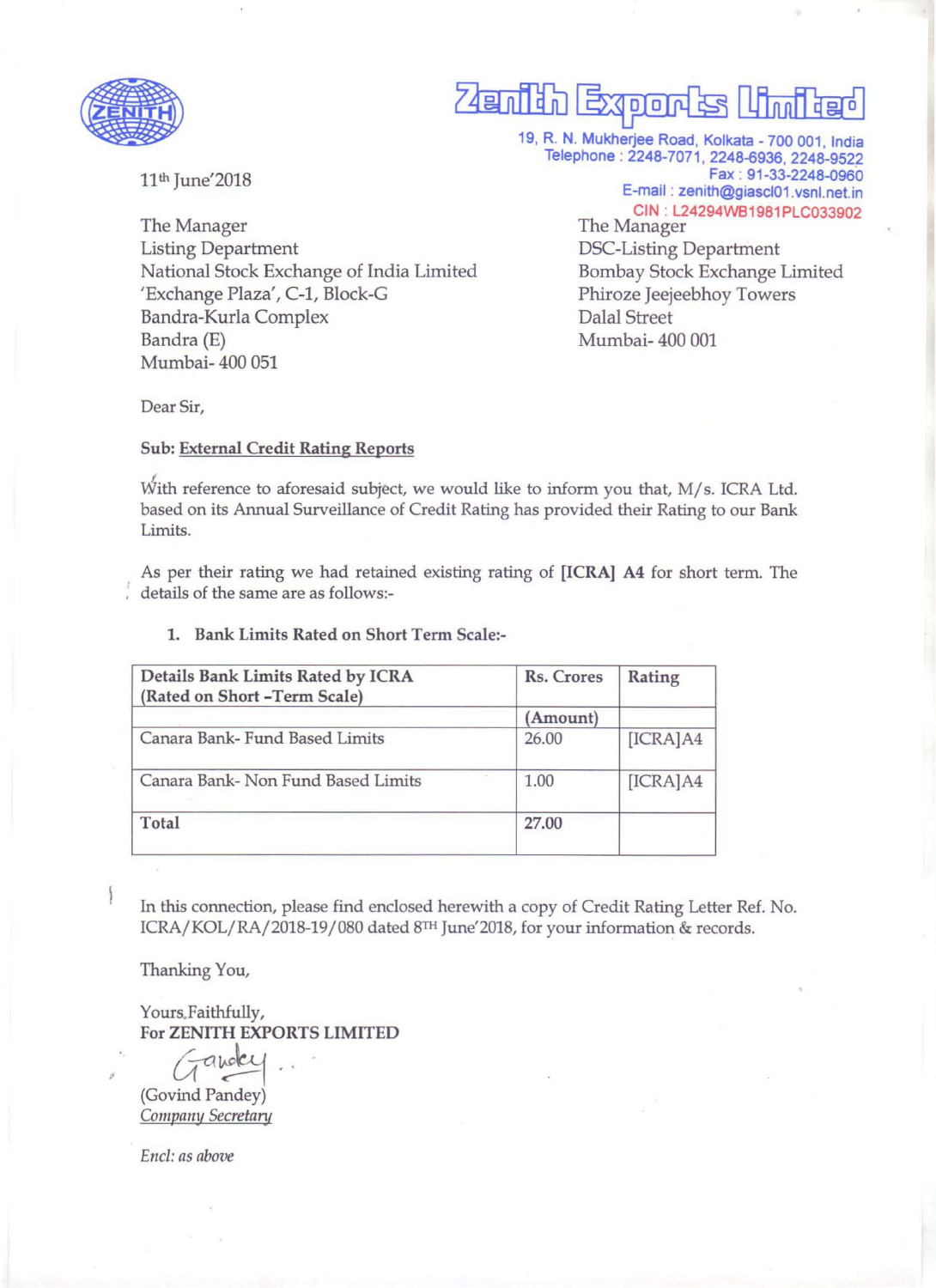

### Ref: ICRA/KOL/RA/2018-19/080

June 8, 20 18

Mr. Govind Pandey **Company Secretary Zenith Exports Limited** 19 R.N. Mukheriee Road Kolkata - 700 001

### Dear Sir.

### Re: Surveillance of ICRA-assigned Credit Rating for Rs. 27.00 crore (reduced from Rs. 72.50) erore) Line of Credit of Zenith Exports Limited (instrument details in *Annexure*)

Please refer the Rating Agreement dated January 2, 2014 between ICRA Limited ("ICRA) and your company, whereby, ICRA is required to review the ratings assigned to your company on an annual basis or as and when the circumstances so warrant.<sup>2</sup>

Please note that the Rating Committee of ICRA, after due consideration, has reaffirmed the short-term rating for the captioned Line of Credit (LOC) at [ICRA]A4 (pronounced ICRA A four)<sup>†</sup>.

The aforesaid ratings will be due for surveillance anytime before October 31, 2018.

The ratings as stated above are specific to the terms and conditions of the LOC as indicated to us by you. In case there is any change in the terms and conditions, or the size of the rated LOC, the same must be brought to our notice immediately. Any such change would warrant a rating review, following which there could be a change in the ratings assigned. Notwithstanding the foregoing, any change in the over-all limit of the LOC from that specified in the first paragraph of this letter would constitute an enhancement that would not be covered by or under the said Rating Agreement.

ICRA reserves the right to review and/or, revise the above rating at any time on the basis of new information or unavailability of information or such other circumstances, which ICRA believes, may have an impact on the rating assigned to you.

You are requested to furnish a monthly *'No Default Statement (NDS)'* (in the fonnat enclosed) on the first working day of every month, confirming the timeliness of payment of all obligations against the rated debt programme [interest and principal obligations for fund based as well as obligations under LOC/BG for non-fund based facility]. This is in accordance with requirements prescribed in circular dated June 30, ~ ! 2017 on *'Monitoring and Review of Ratings* by *Credit Raling Agencies(CRAs)'* issued by the Securilies and Exchange Board of India.

Shirsho Sureke

 $^{\dagger}$  For complete rating definition please refer to ICRA Website www.icra.in or any of the ICRA Rating Publications

FMC Fortuna, A-10 & 11, 3<sup>td</sup> Floor 234/3A, A.J.C. Bose Road Kolkala 700020 Tel.: +91.33.71501100 CIN . L74999DLt991PLC042749 Website : www.icra.in Email : info@icraindia.com Helpdesk: +91.124.2866928 Registered Office : 1105, Kailash Building, 11<sup>th</sup> Floor, 26 Kasturba Gandhi Marg, New Delhi - 110001. Tel. : +91.11 .23357940-45 **RATING** • **RESEARCH** • **INFORMATION 19153**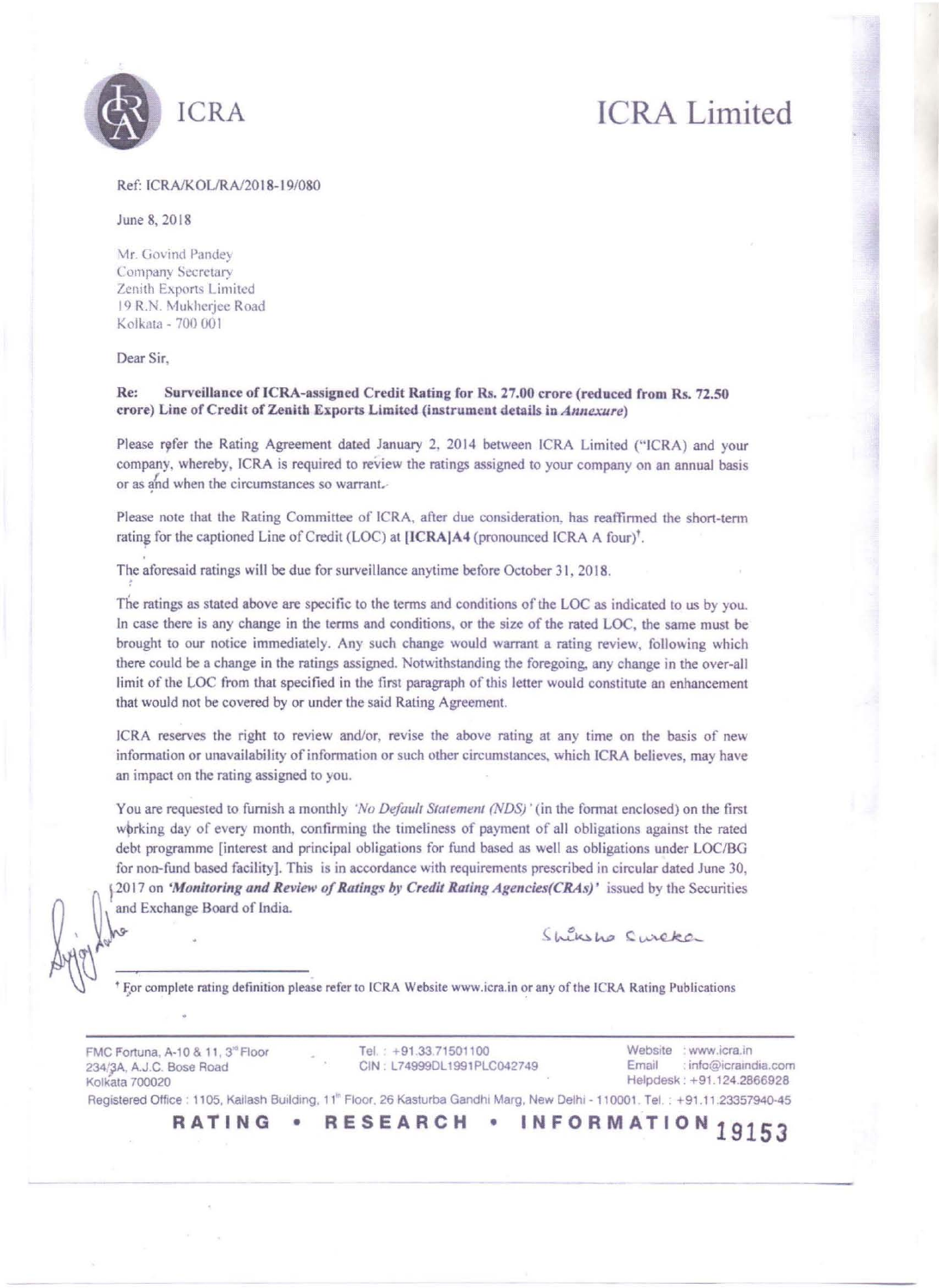

You are also requested to inform us forthwith of any default or delay in the payment of interest and/or principal against the rated debt programme, or any other debt instruments and/or borrowings of your company. Further, you are requested to keep us informed of any other developments that could have a direct or indirect impact on the debt servicing capability of your company, with such developments including, but not limited to, any proposal for re-schedulement or postponement of repayment against any dues and/or debts of your company with any lender(s) and/or investor(s).

We thank you for your kind co-operation extended during the course of the rating exercise. Please let us know if you need any clarification.

We look forward to further strengthening our existing relationship and assure you of our best services.

With kind regards,

Yours sincerely, for ICRA Limited

Sujoy Saha Vice President sujov.saha@icraindia.com

Encl: a/a

Chiksha Cureka Shiksha Sureka Analyst shiksha.agarwal@icraindia.com

# CERTIFIED TRUE COPY

For Zenith Exports Ltd. Company Secretar